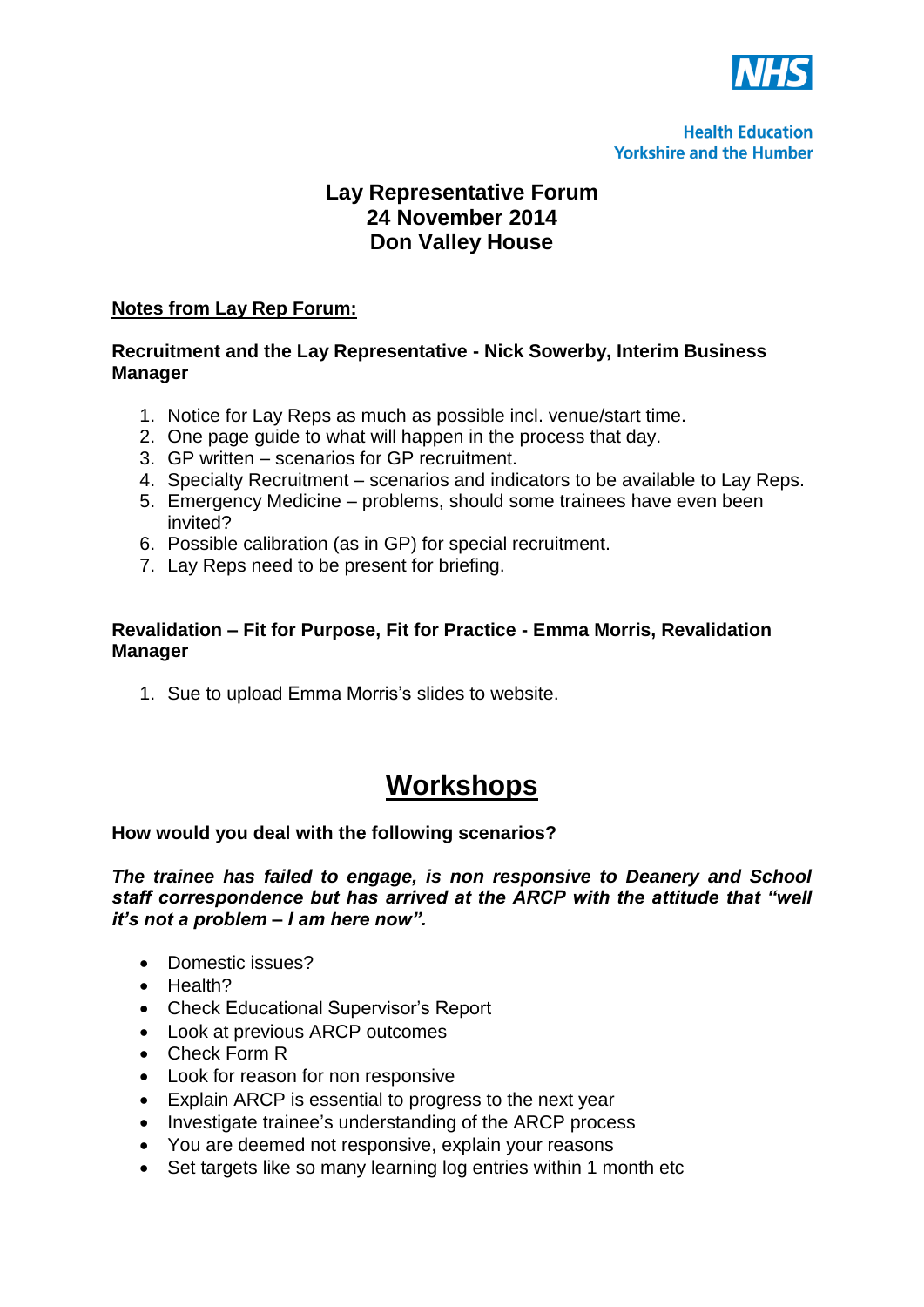

• Set interim review in 1 months' time

#### *One of the trainers is praising his trainee saying how well he is doing on the programme and how efficient and effective he is …. There is no evidence to back this up.*

- $\bullet$  No evidence = it never happened
- Refer to trainer for written support
- Highlight that it is the trainee's responsibility to ensure evidence is appropriately documented
- Set interim review date
- Possible conflict of interest
- Not appropriate to provide this information without documentation
- Allow a reasonable time to rectify the pack of evidence
- Set up information review with Chair to review this evidence, if not acceptable reconvene
- Write a letter to the Dean.

# **Recruitment Event**

# *You are observing a portfolio station and you identify that trainees are being treated differently within the same station.*

- Highlight differences in scoring
- Make note of candidate's name
- Detail notes for wash up awareness of discrepancies
- Note who is making what scores, did they score separately
- Make sure assessors have written comments on score sheets
- Ask assessors for reasons and note it
- Give assessor/panel opportunity to re-think/justify scores
- Report to Clinical Lead asap suggest swap panel members around
- Check if it's just a 'one off'
- Ask LR colleague or Clinical Lead to observe the stations
- Depends on what the scores are 3/4 or 1/2
- Remind them to score separately
- Ask for rationale for low and high scores
- Check panel have documented their reasons on the form.

# *You and the panel in the portfolio station suspect plagiarism by a candidate.*

- Keep notes on which trainees involved
- Advise Clinical Lead asap
- Talk to panel
- Have notes for wash-up.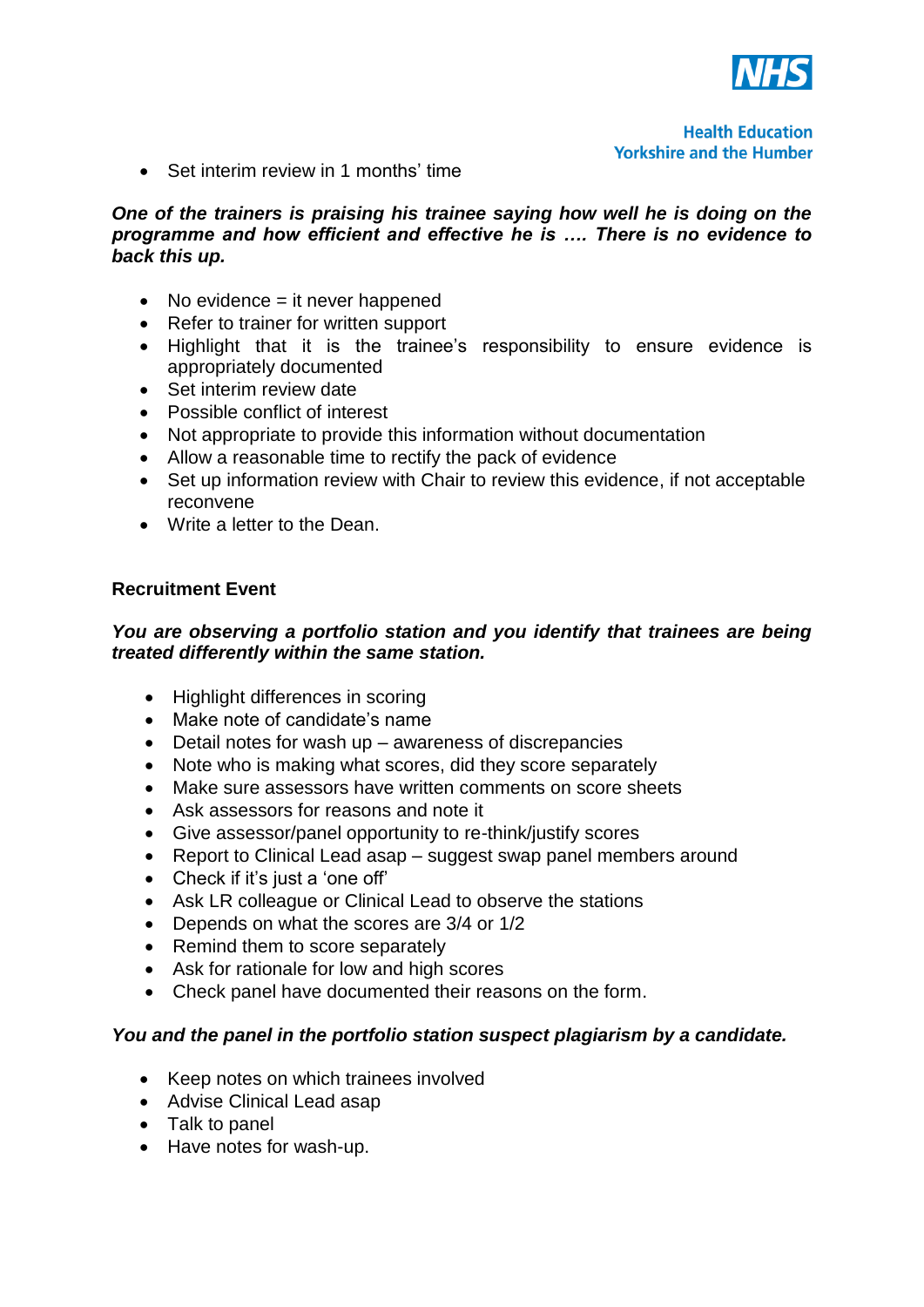

*One interview panel member has very, very strong views on one candidate he has interviewed and the marks they have given are the lowest possible attainable at interview. The second panel member has scored the candidate as 'good/high'. Combining the two scores means the candidate cannot proceed through the interview round, an action which the second interviewer, in light of their marks, feels very unfair.*

- $\bullet$  Is there any bias
- Make notes about what panel members are saying
- Be aware for wash-up
- Work with panel to resolve the problem and inform Clinical Lead
- Check if it's a one off
- Clarify with assessor in both stations rationale document it
- Ask Lay Rep colleague or Clinical Lead to observe the stations
- Report it to the Clinical Lead
- $\bullet$  Are there time constraints in day wash up
- Depends on what scores are 3/4 or 1/2
- Remind them to score separately
- Ask for rationale for low and high scores
- Check have documented their reasons on form
- Draw to the attention of the Clinical Lead immediately
- Ask if either assessor knows the candidates
- Wash up
- Check have calibrated.

# **Lay Rep Role – from your point of view**

#### *What is your interpretation of your role – are there any areas where you think you could contribute further etc?*

- Provide evidence where appropriate (sometimes the Lay Rep may have the most knowledge)
- To be impartial
- Ensure the correct process is followed to the best of your knowledge
- Ensure fair and consistent behaviour and process
- Be demonstrably independent
- To be the voice of the public/patient
- To challenge where appropriate
- To give independent feedback
- To affirm good practice and effect change
- Decision makers
- Spy look out for specific behaviours